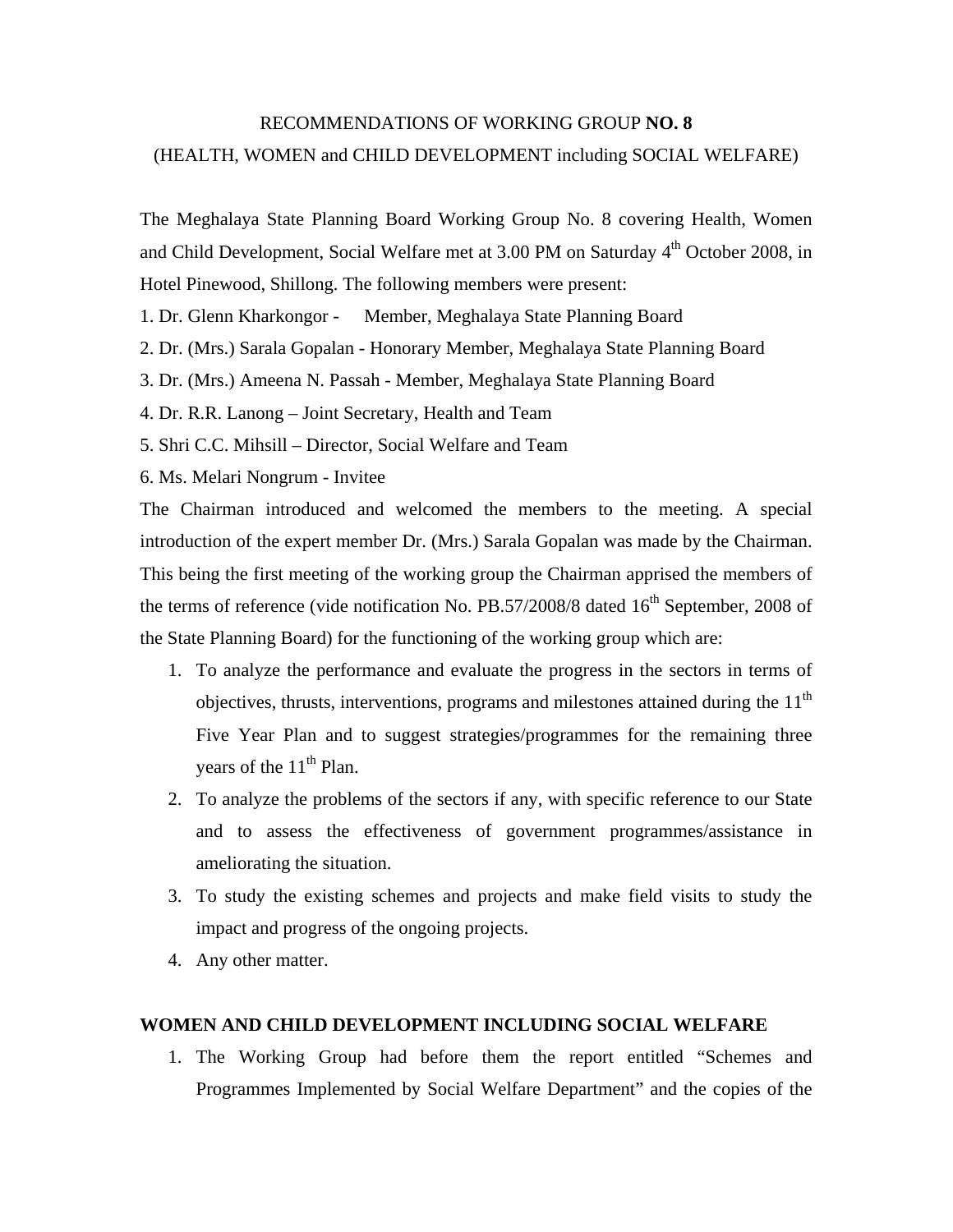presentation made to the SPB by the Commissioner-Secretary. The members had attended the aforementioned presentation and the discussion that followed.

- 2. The Chairman circulated a discussion paper for the deliberations of the working group. The paper was prepared with reference to the following documents: Government of Meghalaya  $11<sup>th</sup>$  Five Year Plan (2007-2012) and Annual Plans of 2007-2008 and 2008-09; North East Region Vision 2020: Common Minimum Program of the MPA government: Budget Speech of the Finance Minister for 2008-2009.
- 3. A discussion on a preliminary analysis of the performance and progress of the Department was limited as a discussion had already taken place in the full State Planning Board meeting. However the following points were noted:
- a) Much of the data presented in the reports were not segregated for women and children.
- b) Criteria for BPL has not been standardized across all departments and ministries.
- c) Inadequate attention to educating women about nutrition, child development etc.

Recommendations for strategies and programs for the remaining three years of the  $11<sup>th</sup>$ Plan -

- A. Formulation of policies for the State
	- 1. A comprehensive policy for women.
	- 2. A comprehensive policy for children with special attention to the girl child.
	- 3. A comprehensive policy for the aged.
	- 4. A comprehensive policy for the disabled.
	- 5. PPP policy and inclusion of the voluntary sector.
	- 6. Gender and child budgeting: the proportion and amounts of allocations for women and children should be separately shown for every ministry and department.
	- 1. Gender wise data and statistics to be maintained for every ministry and department for manpower, beneficiaries etc.
	- 2. Convergence of Women & Child Development with Education, IT, Youth Affairs, Health, Housing and Water and Sanitation.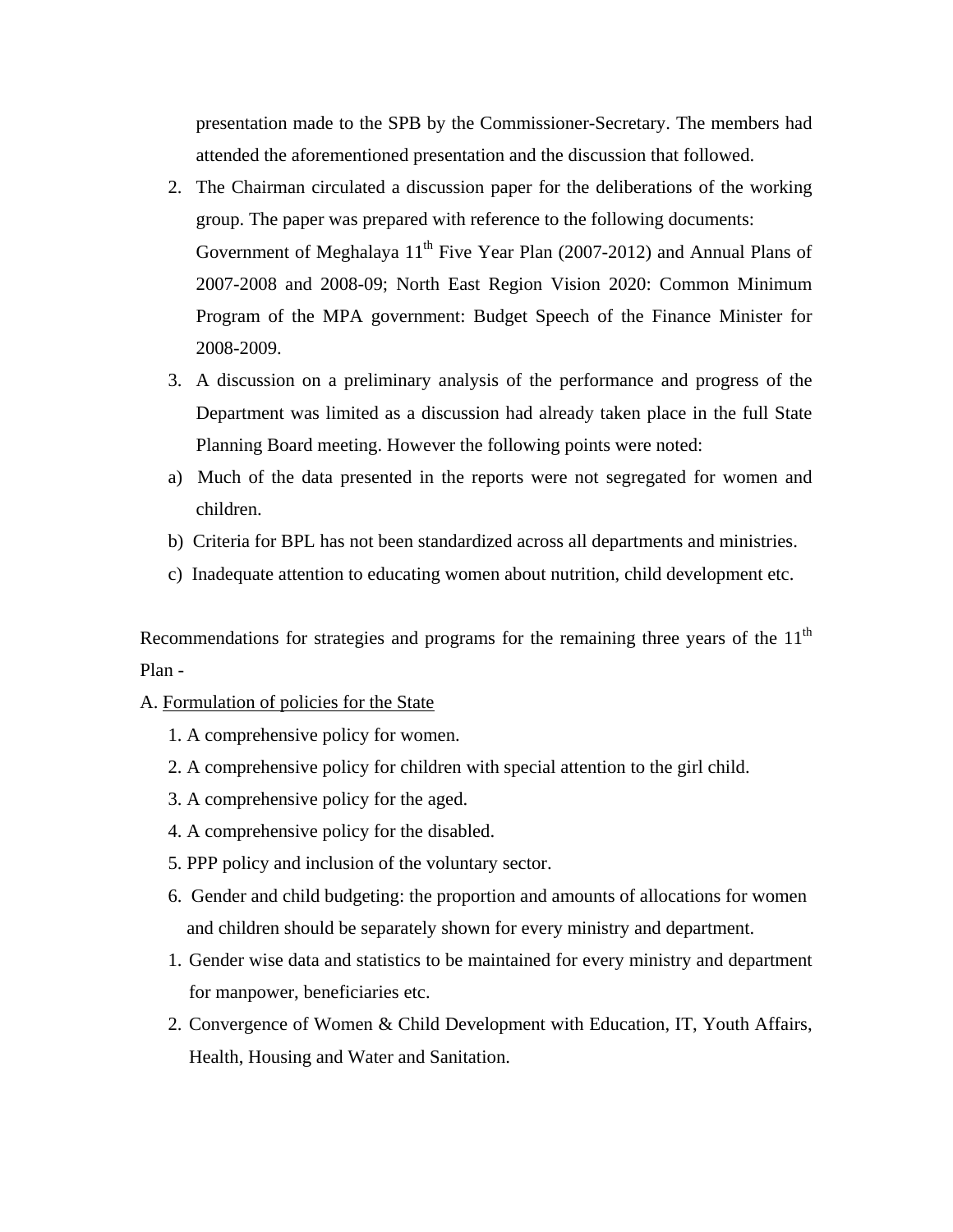3. The department of Women & Child Development and the National Nutrition Mission and other nutritional programs should be administratively under/with Medical and Public Health.

## B. Specific strategies and programs that are recommended

- 1. NGO's working with the department:
- a) Obtain a detailed profile of each NGO especially its personnel.
- b) Provide capacity building to NGO's.
- c) ICDS should be extended to all villages.
- d) Use *Anganwadis* for pre-school education.
- e) Set up a Women's Development Corporation for small loans.
- f) Trafficking in women and children: studies and data needed.
- g) For women studying and working outside the State e.g. Delhi, there is need to set up a hostel and helpdesk.
- h) Provide education to women about child development, nutrition etc.
- i) Survey, evaluation and research
- j) Nutritional value of traditional diet.
- k) Impact of nutritional programs on children's health: studies to be conducted.
- l) Evaluate the performance of NGO's.

## **MEDICAL AND PUBLIC HEALTH**

1. A two-page "Draft Policy on Medical and Public Health" had been provided by the Department. The Chairman circulated a discussion paper for the deliberations of the working group. The paper was prepared with reference to the following documents: Government of Meghalaya  $11<sup>th</sup>$  Five Year Plan (2007-2012) and Annual Plans of 2007-2008 and 2008-09; Government of India 11<sup>th</sup> Five Year Plan (2007-2012); North East Region Vision 2020; National Rural Health Mission Document; Common Minimum Program of the MPA Government; Budget Speech of the Finance Minister for 2008-2009; Programme Implementation Plan for NRHM for 2008-2009. The Group also had reference to the following: "Draft Policy on Medical and Public Health"; Inaugural Address by the Hon'ble Chief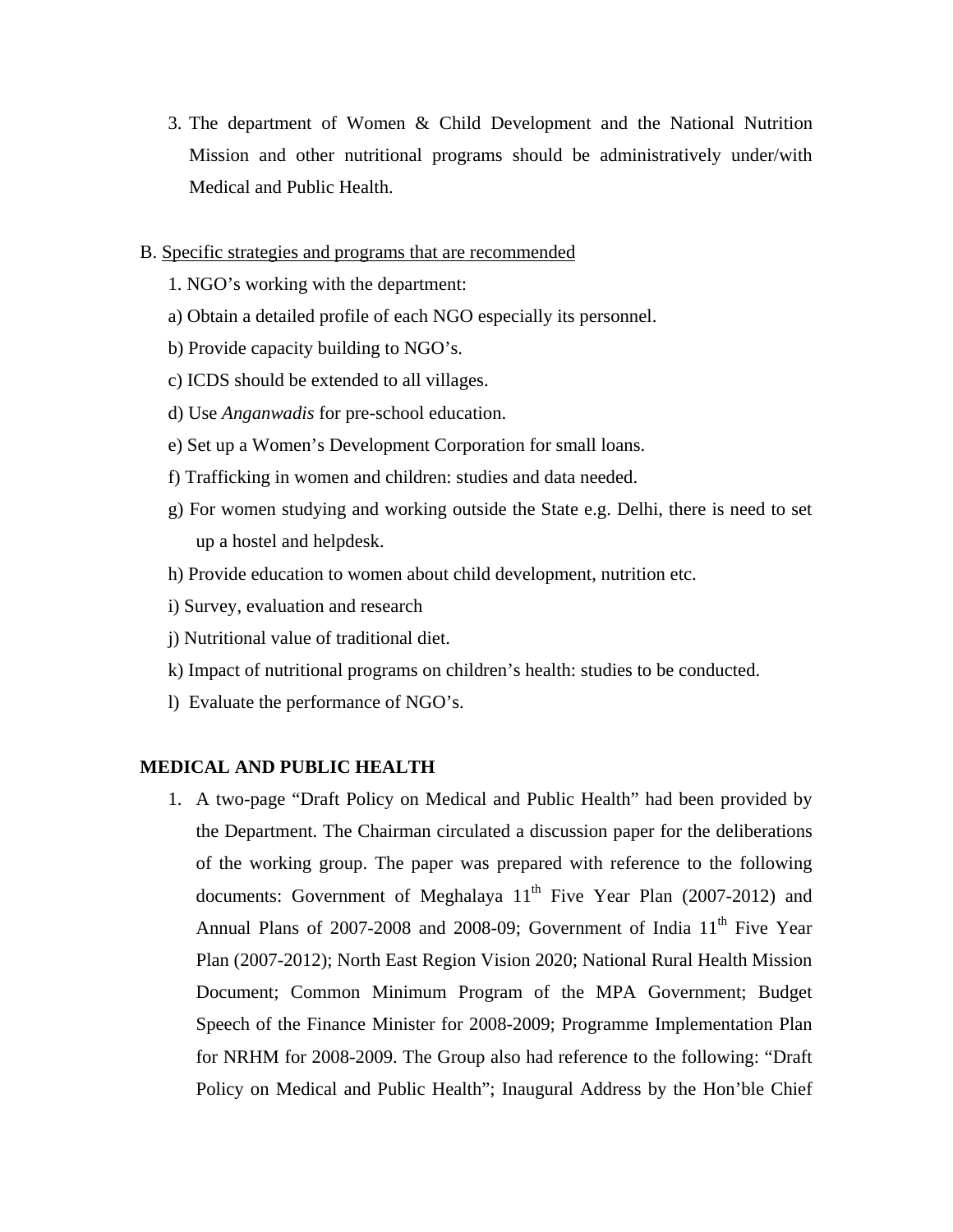Minister at the State Planning Board meeting on Oct 3, 2008; Keynote Address by the Hon'ble Chairman, Meghalaya State Planning Board at the meeting on Oct 3, 2008.

Discussion and Recommendations on Medical and Public Health for the Remaining Three Years of the  $11<sup>th</sup>$  Five Year Plan:

- 1. A preliminary analysis of the performance and progress of the Department of Medical and Public Health was made by the working group. It was observed that there is no general policy for the approach and priorities of the department.
- 2. No policy has been framed for Public-Private Partnership or involvement of the voluntary sector.
- 3. There is no policy for the utilization of the local health traditions as provided for under the NHRM.
- 4. There does not seem to be any form of social audit, evaluation of outcomes, impact on indices or appraisal of cost-effectiveness either undertaken by the department or by any external agency.
- 5. A preliminary analysis of the problems of the sector and assessment of government programs was also made by the working group.
- 6. The points raised as 'a' and 'b' below pertain mostly to the time period of the  $10<sup>th</sup>$ Five Year Plan.
- a) The health indices in the State according to National Family Health Survey 2005- 2006 (NFHS-3) and other studies indicate that the status of health in the State is the lowest or among the lowest in the country and lags behind most of the states of the North East. Women and children suffer the most as demonstrated in various indices such as the fertility rate, maternal mortality rate, infant mortality rate etc.
- b) In some indicators the State has gone backwards. The number of children (0-3 years) with wasting has increased from 13% to 28% and the number of underweight children (0-3 years) has increased from 38% to 46% between 2001 and 2005. There is inadequate data on blindness or vitamin deficiency,which may be increasing. The number of sub-centres seems to have decreased in the last few years and none were built in 2007-2008.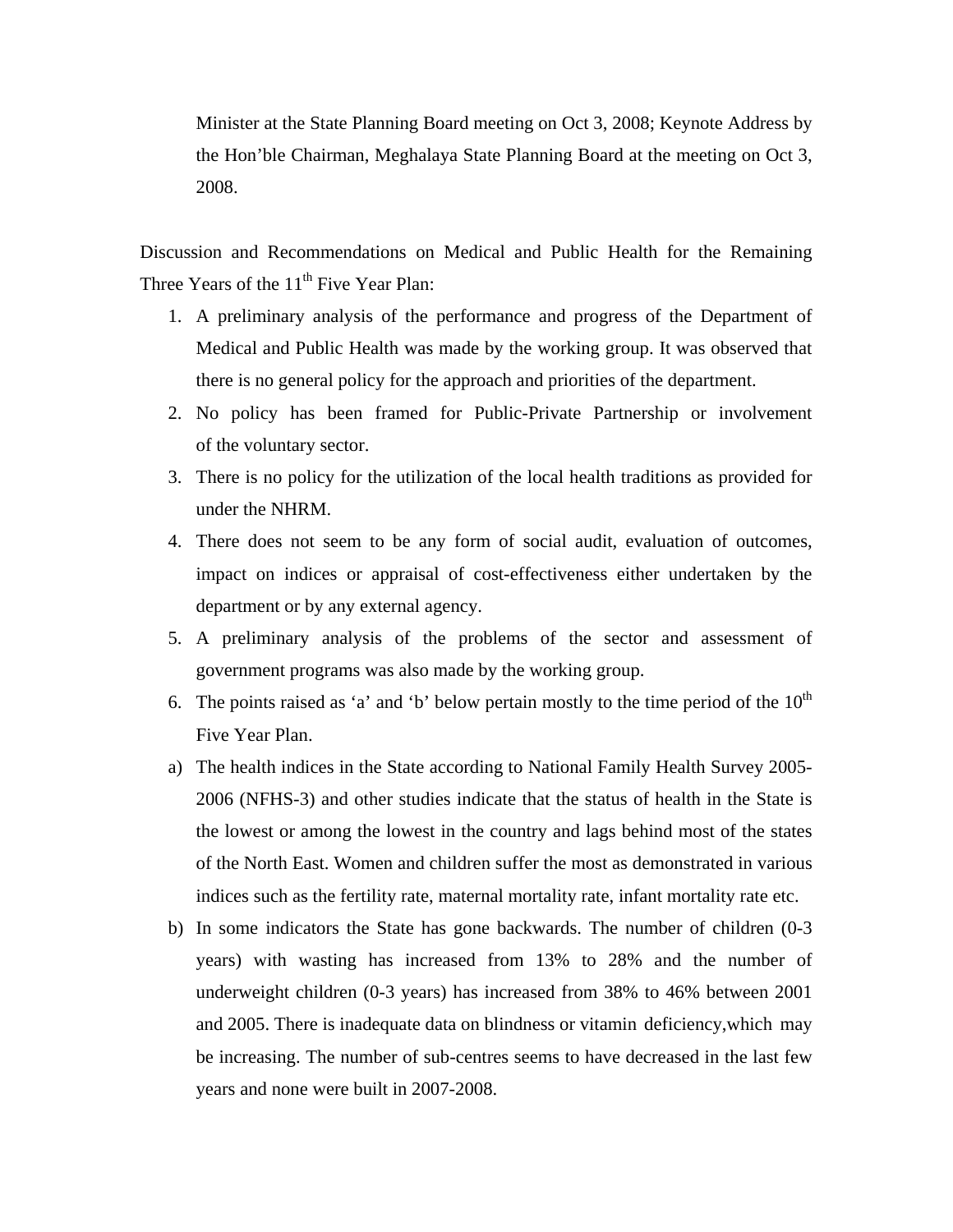c) The funds allocated under NRHM are grossly underutilized. Many of its provisions have not been taken advantage of. The PIP for 2008-2009 contains many gaps. No programs or allocations for traditional medicine of the State have been conceptualized. The progress in many areas of NRHM are behind schedules or targets according to the NRHM website.

Recommendations for strategies and programs for the remaining three years of the  $11<sup>th</sup>$ Plan:

- A. Formulation of policies for the State
- 1. A comprehensive health policy for the State should include -
- a) PPP policy and inclusion of the voluntary sector.
- b) Specific provisions for evaluating and monitoring.
- 2. Legislation to be considered -
- a) Public Health Act for the State.
- b) State Medical Council Act.
- 3. Gender and child budgeting: the proportion and amounts of allocations for women and children should be shown separately.
- 4. Gender wise data and statistics to be maintained for manpower, beneficiaries etc.
- B. Specific strategies and programs to be taken up
- 1. Infrastructure for capacity building It is noted that "Development of Manpower" is part of the State's proposal for the  $11<sup>th</sup>$  Five Year Plan. The central  $11<sup>th</sup>$  Five Year Plan indicated that the development of human resources in setting up new medical and nursing institutions will be shared by the Centre. Infrastructure funding can also be availed of under the provisions of the National Rural Health Mission (NRHM). The following infrastructure for the capacity building of specific cadres should be taken up:
- a) College of allied health (paramedical sciences).
- b) Medical College (in the Central  $11<sup>th</sup> 5$  Year Plan there is provision for central assistance for 60 new medical colleges in deficit states).
- c) College of Nursing (in the Central  $11<sup>th</sup>$  Five Year Plan there is provision for central assistance for 225 new nursing colleges in underserved states).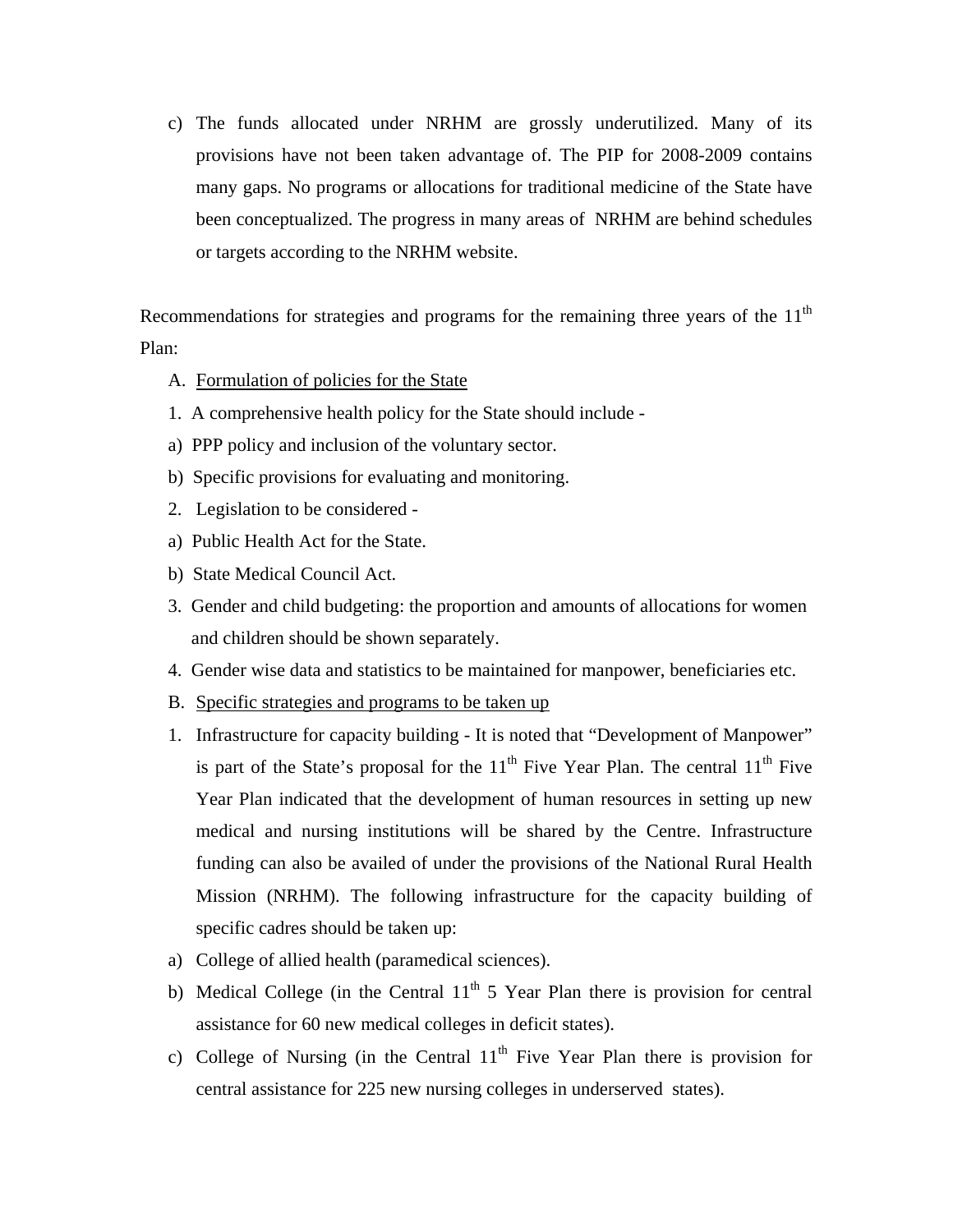- d) Research and training centres for traditional medicine (also recommended by the Common Minimum Program of the MPA). The Central  $11<sup>th</sup>$  Five Year Plan also describes "taking advantage of local health traditions" as one of the "Five Planks of NRHM".
- e) Pharmacy training with Education department.
- f) Malaria institute (as recommended by the CMP of the MPA government).
- g) Training institute for male health workers.
- 2. Research and Surveys –
- a) Projected manpower requirements of health personnel.
- b) Use of traditional medicine, including Ayurveda, Yoga and Naturopathy, Unani, Siddha and Homoeopathy (AYUSH).
- c) Health-seeking behaviors.
- d) Social determinants of health.
- 3. Outsourcing services to NGO's
- a) Healthcare delivery.
- b) Diagnostic services.
- c) Transport and emergency services.
- d) Training e.g. Accredited Social Health Activist (ASHAs), male health workers.
- e) Mother NGO scheme.
- f) Mental health services.
- g) Behavioural change communication (BCC).
- h) Comprehensive health insurance is a key area where PPP is planned in the State 11<sup>th</sup> Five Year Plan.
- 4. Inter-sectoral programs as follows are recommended to be undertaken:
- a) Lavatories for schools under NRHM, especially for girls.
- b) School health such as screening programs for vision and hearing.
- c) Mid-day meal (MDM) supplemental vitamin and iron.
- d) E-health data collection and services. It is mentioned in the State  $11<sup>th</sup>$  Five Year Plan that "a public policy would be worked out to establish call centres on health information and advice on minor ailments etc".
- 5. Mental health programs –